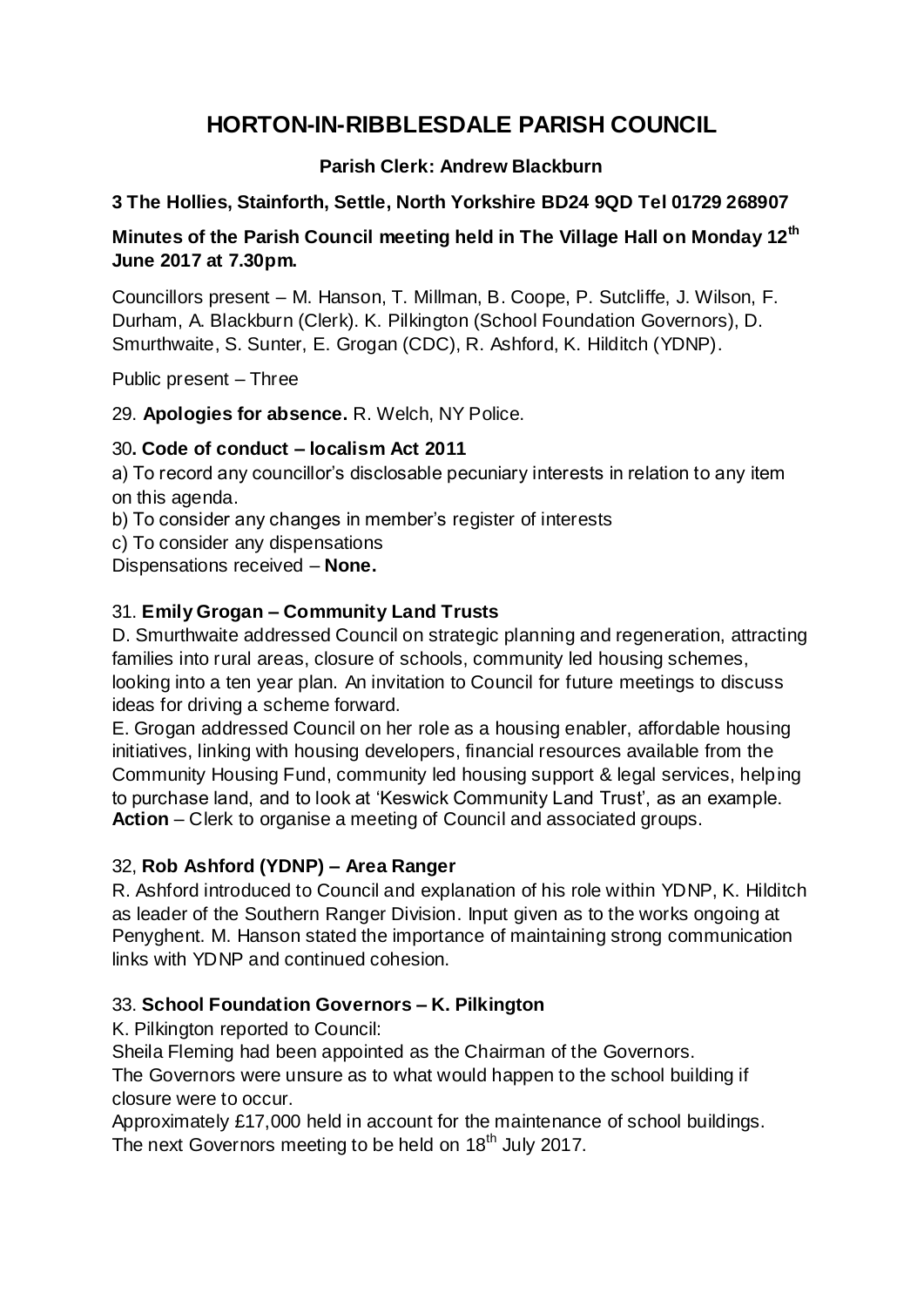# 34. **Public Participation (including community groups)**

Residents complained to Council that the latest notices having been placed around the village were hard to read and would prove little use in the education of any Three Peaks walkers. Some walkers displaying behaviour that is totally unacceptable to residents,

Including: inconsiderate parking, littering, noise, & even bagged faeces littering the village. It was stated that three peaks walkers need to be educated before commencement of any walking.

**Action** - K. Hilditch (YDNP) to investigate the link on the YDNP web site.

B. Coope to place notice on the Parish Council web site.

A complaint was also made as to the irresponsible parking demonstrated by persons visiting the village as part of a 'Three Peaks Challenge Event' the sheer volume of vehicles, parking on verges, pavements, and obstruction.

Council was informed that Craven District Council that was responsible for enforcing illegal parking. Clerk informed the meeting that it was the Police that were responsible for investigating obstruction.

**Action –** Clerk to inform Police of the problems relating to obstruction within the village at weekends due to inconsiderate parking of vehicles.

Complaint as to the speed of motorcycles in and around Horton in Ribblesdale. **Action** – Clerk to place on the agenda for the next meeting.

## 35. **Police report –** (Community messaging)

In the absence of NYP, the report was read by the Clerk.

02.05/17 – Report of poaching, dead badger, animal hit by car.

01.06.17 – Concern for lost walkers, found safe and well by Cave Rescue.

04.06.17 – RTC in the village, car hit 2 x parked vehicles, investigation in progress.

05.06.17 – Sheep stuck down Calf Hill, rescued by Cave Rescue.

09.06.17 – RTC vehicles crashed into a wall, driver O.K.

09.06.17 – Traps placed in a badger set, poaching investigation ongoing.

## 36. **Minutes of meeting held 8 th May 2017 (approved)**

## 37. **Matters arising**

Actions – Chapel Lane re-surfacing – Clerk contacted Miles Fox Haulage for requoting of works, awaiting new quote.

Shrubbery on road near Selside – NYCC have assessed, they saw no problem. Selside Defibrillator – Clerk liaising with Selside Residents Association, who are awaiting permission from YDNP to place a defibrillator box on a property.

F. Durham the cost of the defibrillator and cabinet through YAS is £1400 incl VAT. Settle Health Hub statement prepared and read to Council by the Clerk – **Resolved** Street lighting – Clerk still seeking clarity from ENW in relation to ladders against their poles, awaiting response.

Horton Beckside Trees – B Coope informed Council as to tree removal and circumstances surrounding issue, diseased tree.

Planning – 3 Rowe End – decision granted, vehicular condition.